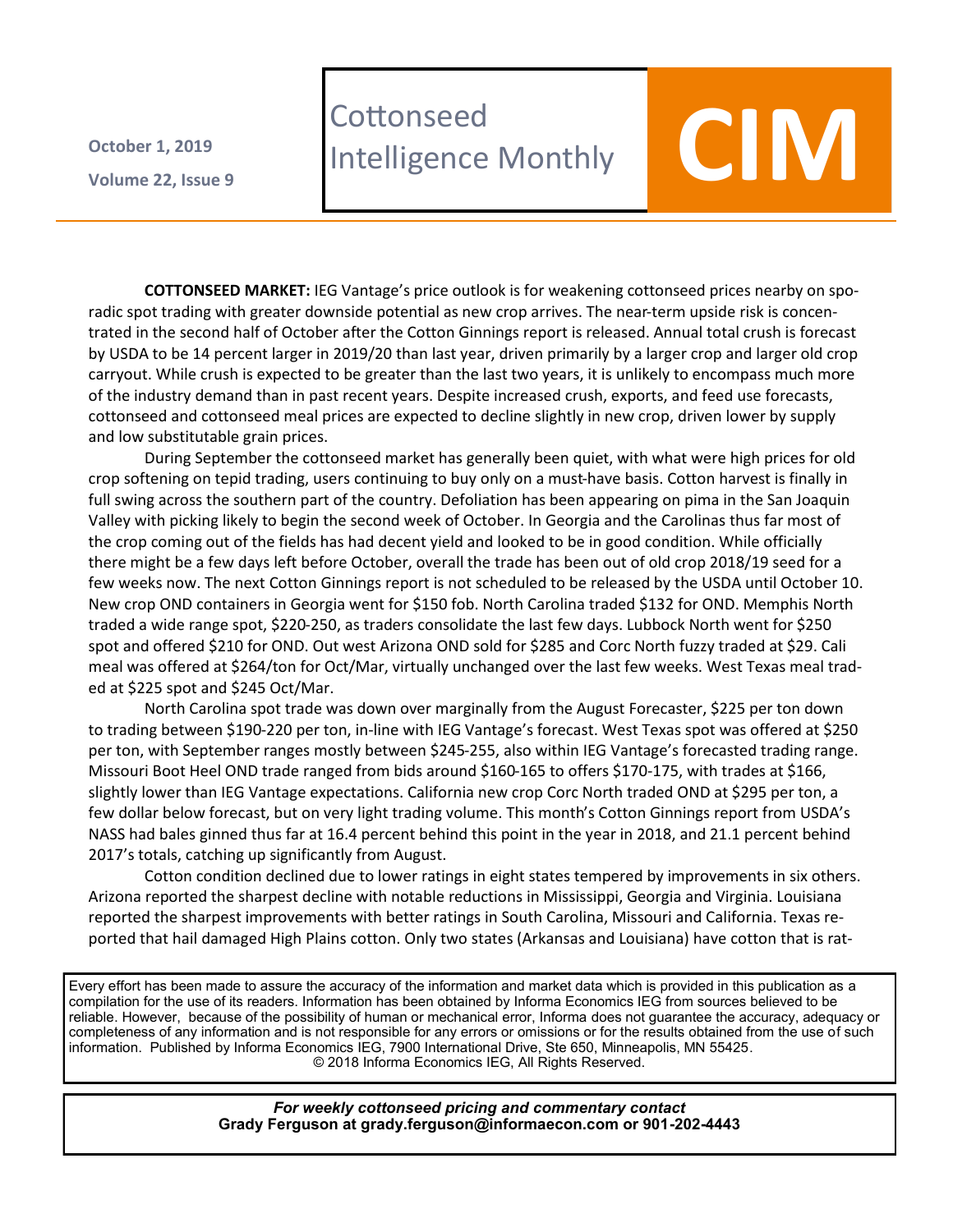

ed above average. Since September 1, ratings have improved in five states: California, Kansas, Missouri, South Carolina and Louisiana, with lower ratings in the remaining 10 states.

**COTTONSEED BALANCE SHEET:** IEG Vantage has for now adopted USDA's 2019/20 forecast for cottonseed supply and demand. Beginning stocks were forecast for the crop year beginning August 1 at 477 thousand tons. USDA forecasts production at 6.8 million tons, an increase of 17 percent from 2018/19 production and up five percent from 2017/18. Judging by the tightness in the spot market over the past few months IEG Vantage forecasts an increased probability of changes to beginning stocks for this year. September's WASDE report was neutral to bearish for cotton price direction, from a fundamental perspective. The US ending stocks were unchanged at 7.2 million bales with a smaller projection for US cotton production (660,000 bales) and lower exports (700,000 bales). Mill use also was lowered 100,000 bales to 3.0 million. On balance, the report was neutral because of the unchanged ending stocks but the reduction in usage, both domestically and foreign, is bearish. The foreign balance sheet also was bearish with a 1.3-million-bale increase in ending stocks. That occurred despite a 710,000-bale reduction in production, which was overwhelmed by a 1.23-million-bale reduction in mill use. We should point out that beginning stocks were bumped up 53,000 bales. Key production changes included a 500,000-bale reduction in Australia, which was offset by a 500,000-bale increase in India. India mill use was lowered 250,000 bales. China's production was left unchanged, but imports shrank 500,000 and mill use fell by the same amount. Mexico saw a reduction of 100,000 bales to their production forecast. The bottom line is that the foreign balance sheet was modestly bearish because of the increase in ending stocks and the reduction in mill use, which has become a recurring theme in the recent WASDE reports. However, the balance sheet changes were, for the most part, as expected. The recent tweets regarding new optimism for an interim trade deal between the US and China, already in the market before the report was released, trumped the expected bearish report. The impact on prices after the report was consequently minimal. The ebb and flow of trade news will remain a feature of the market. However, larger ending stocks and what appears to be moderating mill use will be a negative factor for prices if the recent tweet is not realized.US export sales for the week ending September 19 showed 165,500 (155,200 Upland, 10,300 Pima) bales. New-crop sales totaled 12,800 upland bales. Current crop showed 167,800 (157,000 Upland, 10,800 Pima) bales in new sales and 2,300 (1,800 Upland, 500 Pima) bales canceled. The best net buyers for current crop were Pakistan 36,300 (35,400 Upland, 900 Pima) bales, Guatemala 30,300 upland, 24,600 (19,800 Upland, 4,800 Pima), Colombia 16,200 upland and China 15,600 (14,300 Upland, 1,300 Pima) bales. Shipments were 179,000 (175,900 Upland, 3,100 Pima) bales.

Without a change in the fundamental situation, specifically the trade deal, or a significant reduction in expected supply coupled with a better demand outlook, prices are unlikely to rally sharply. Range trading from about 57.50 to 62.75 should continue to be the order of the day with a slight bias for a potential breakout to be out the bottom of the range.

| Cottonseed Supply & Demand (1,000 tons) |         |         | <b>USDA</b> | <b>IEG</b> | <b>USDA</b> | <b>IEG</b> |
|-----------------------------------------|---------|---------|-------------|------------|-------------|------------|
| Year begins August 1                    | 2016/17 | 2017/18 | 2018/19     | 2018/19    | 2019/20     | 2019/20    |
| <b>Beginning Stocks</b>                 | 391     | 400     | 451         | 451        | 477         | 477        |
| <b>Imports</b>                          | 51      | 0       | 1           | 1          | 2           | 2          |
| Production                              | 5,369   | 6,422   | 5,631       | 5,631      | 6,770       | 6,770      |
| <b>Total Supply</b>                     | 5,811   | 6,822   | 6,083       | 6,083      | 7,249       | 7,249      |
| Crush                                   | 1,769   | 1,854   | 1,760       | 1,760      | 2,000       | 2,000      |
| <b>Exports</b>                          | 342     | 478     | 387         | 387        | 450         | 450        |
| Feed, Seed, & Residual                  | 3,300   | 4,039   | 3,458       | 3,458      | 4,296       | 4,296      |
| <b>Total Disappearance</b>              | 5,411   | 6,371   | 5,605       | 5,605      | 6,746       | 6,746      |
| <b>Ending Stocks</b>                    | 400     | 451     | 477         | 477        | 503         | 503        |

## **Cottonseed Intelligence Monthly**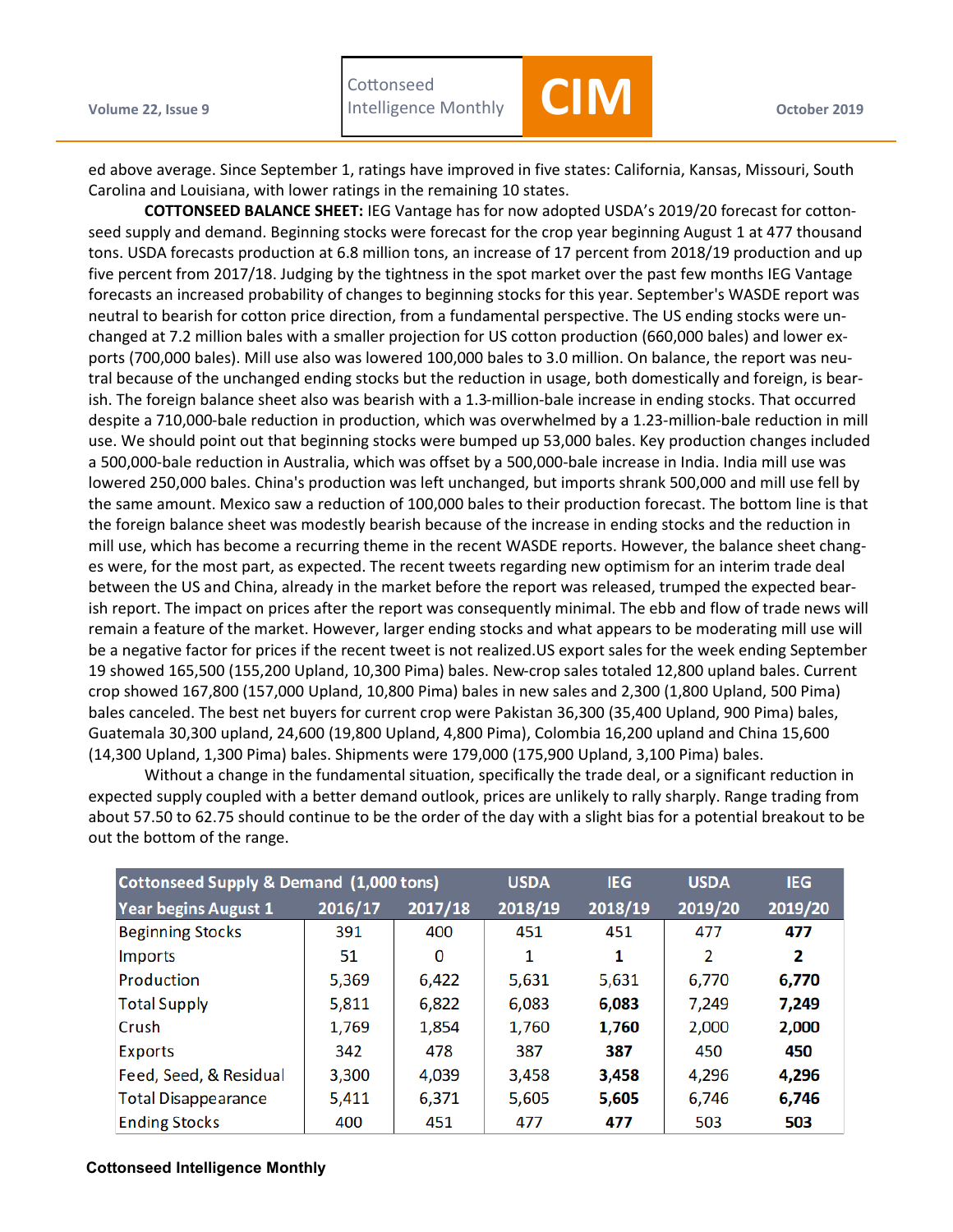

| <b>Cottonseed fob points</b>                    |       |     |              |         |                            |                  |  |
|-------------------------------------------------|-------|-----|--------------|---------|----------------------------|------------------|--|
|                                                 |       | Bid | <u>Offer</u> |         | <b>Trade Change Yr Ago</b> |                  |  |
| <b>Southeast</b>                                |       |     | (S/ton)      |         |                            |                  |  |
| North Carolina                                  | OND   | 130 | 136          | 132     | $-1t$                      | <b>120o</b>      |  |
|                                                 | Ja-Ag | 150 | 156          |         | $-40$                      | 140 <sub>o</sub> |  |
| South Carolina                                  | OND   | 130 | 136          |         | n/a                        | <b>120o</b>      |  |
| South Georgia                                   | OND   | 140 | 145          |         | 10 <sub>o</sub>            | 135 <sub>o</sub> |  |
| Mid-South                                       |       |     | (S/ton)      |         |                            |                  |  |
| Memphis North                                   | Spot  |     |              | 220-250 | n/a                        | 170 <sub>o</sub> |  |
|                                                 | OND   | 160 | 165          |         | unc                        | 150o             |  |
| Missouri Bootheel                               | OND   | 165 | 170          |         | unc                        | 150o             |  |
| Northeast Arkansas                              | OND   | 160 | 165          |         | n/a                        | 150o             |  |
| Southwest                                       |       |     | (5/ton)      |         |                            |                  |  |
| West Texas - Lubbock North                      | Spot  |     |              | 250     | n/a                        | 190 <sub>o</sub> |  |
|                                                 | OND   |     |              | 210     | 5t                         | 194 <sub>o</sub> |  |
|                                                 | Ja-Sp |     |              | 235     | n/a                        | n/a              |  |
| <b>Far West</b>                                 |       |     | (5/ton)      |         |                            |                  |  |
| Arizona                                         | Spot  |     | 290          |         | $-10o$                     | 272o             |  |
|                                                 | OND   |     | 285-290      | 285     | $-20$                      | 260 <sub>o</sub> |  |
| California Corc. No.                            | OND   |     |              | 295     | n/a                        | n/a              |  |
| b = bid o = offer t = trade n/a = not available |       |     |              |         |                            |                  |  |